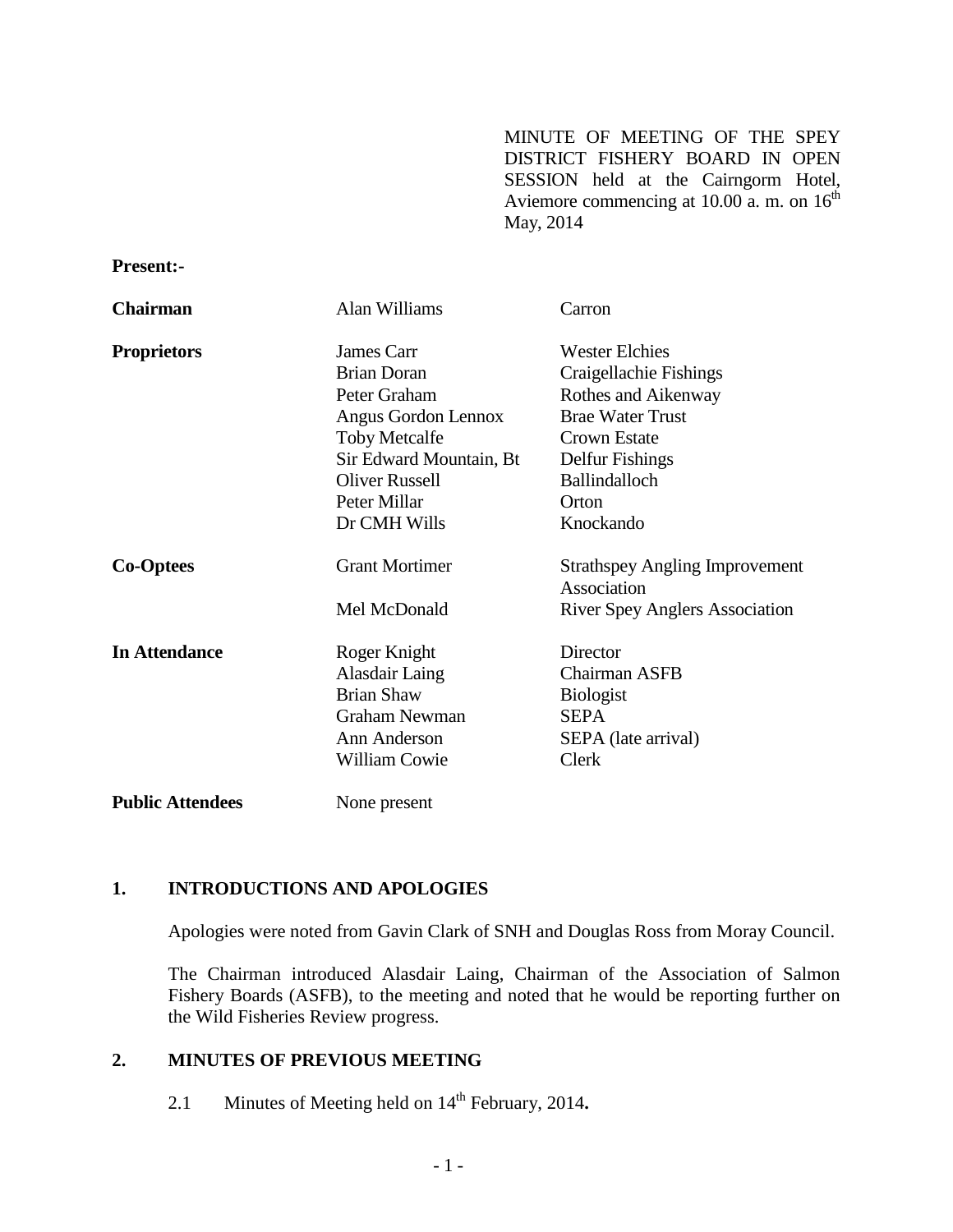Before consideration of the accuracy of the Minutes the Director reported that the AGM Minutes would be publicised following the requirement to do so within a 3 month period.

As far as the accuracy of the Minutes were concerned there were no comments to make in respect of the Open Meeting or the Closed Meeting and both were approved for signature.

## **3. MATTERS ARISING FROM PREVIOUS MINUTES**

## 5.4 **Dipple Well Field**

Sir Edward Mountain enquired whether the Dipple Well Field Agreement would be reviewed further given the current dry season. This was confirmed.

# 3.2 **Publication of Minutes**

The Chairman suggested that publication of Minutes should relate only to meetings of the Board's Open Session and not to sub-committees. This was agreed.

On enquiry, Brian Shaw was of the opinion that there was no harm in publicising the Foundation Committee Minute, although the Director felt that as there was no legal requirement to do so it would possibly be counterproductive. In any event, it was agreed that this was a matter for the Spey Foundation to determine and the issue would be remitted to them.

# **4. WILD FISHERIES REVIEW**

The Chairman then invited Alasdair Laing, as Chairman of ASFB, to present a brief overview of the progress to date with the Wild Fisheries Review.

By way of introduction Alasdair Laing advised Board Members that the process was moving very quickly and any briefing provided at today's meeting was likely to be out of date shortly. Some of the briefing note would also be familiar to a number of the Board Members already but, for others it was useful to rehearse the background.

A review had been announced in January and Andrew Thin, formerly Chairman of Scottish Natural Heritage and previously the Cairngorms National Park Authority, had been appointed to lead. The review of Wild Fisheries Management did not just apply to migratory fish but would cover all fish species. There were a number of drivers which had resulted in the introduction of the review and these were principally as follows:-

- Current political situation.
- A perception in Government circles that Government agencies were not doing enough to demonstrate compliance with EU Regulations.
- A need to address mixed stock fisheries.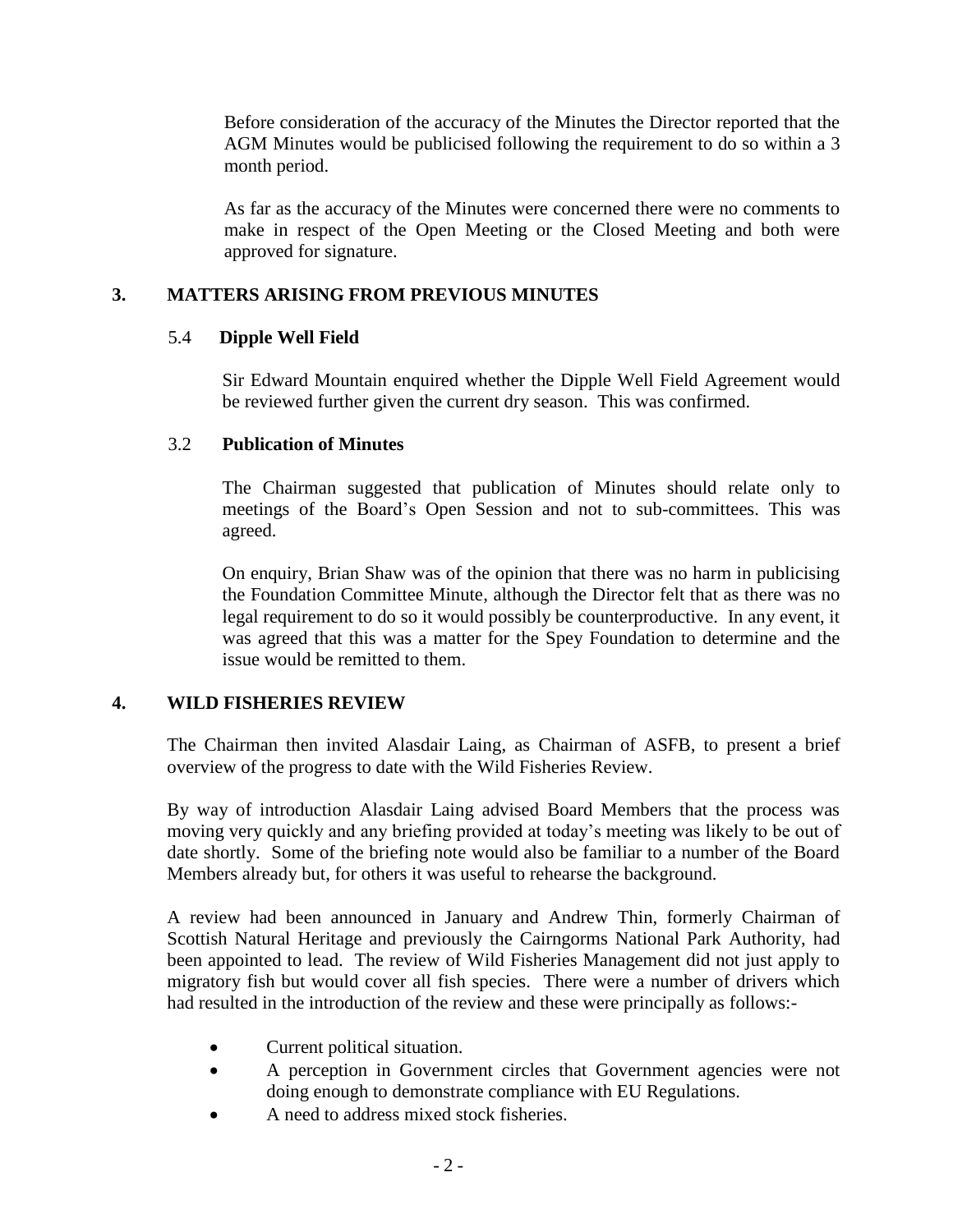#### Review Team

The Review Team would be headed by Andrew Thin with assistance from Jane Hope, previously Chief Executive Officer of the CNPA and a consultant, Michelle Francis. They in turn would be assisted by four experts including Simon McKelvie (Conon DSFB), Richard Fyfe (SEPA), John Armstrong (Marine Scotland Science and Colin Bean (SNH).

## **ASFB response**

Alasdair Laing advised Board Members that very shortly after the review was announced Workshops were established to investigate areas of commonality. The following areas had been identified:-

- It was agreed that the English route of management by central Government would not suit.
- There was a likelihood of a two-tier structure, with central control from a Government Agency and a lower level of local management.
- There would require to be attention given to economies of scale which may result in wider geographic areas of local management.
- From the Association's point of view it was important that local connection and decision-making was not lost.
- There would have to be recognition from proprietors that there would be a degree of loss of control.

## **Progress**

Alasdair Laing reported that the Review Team had already held a number of meetings with interested parties and it appeared that there was considerable will to push matters forward as quickly as possible which may even result in a recommendations very soon.

# **FUNDING**

It was recognised that under the current structure of Boards there would not be sufficient funding to carry out proper management of all fish species and for the Scottish Government to demonstrate their compliance with European Directives. In particular some of the West Coast Boards simply did not have the wherewithal to contribute. This would inevitably mean an element of cross subsidisation and there would also require to be recognition that the review was driven by a "current democratic deficit agenda" which proprietors must accept as political reality.

The only thing that could be said for certain was that there would be no prospect of the current funding formula continuing, whereby River Boards raised cash directly from proprietors for the management of their own particular river.

# **Matters still to be addressed**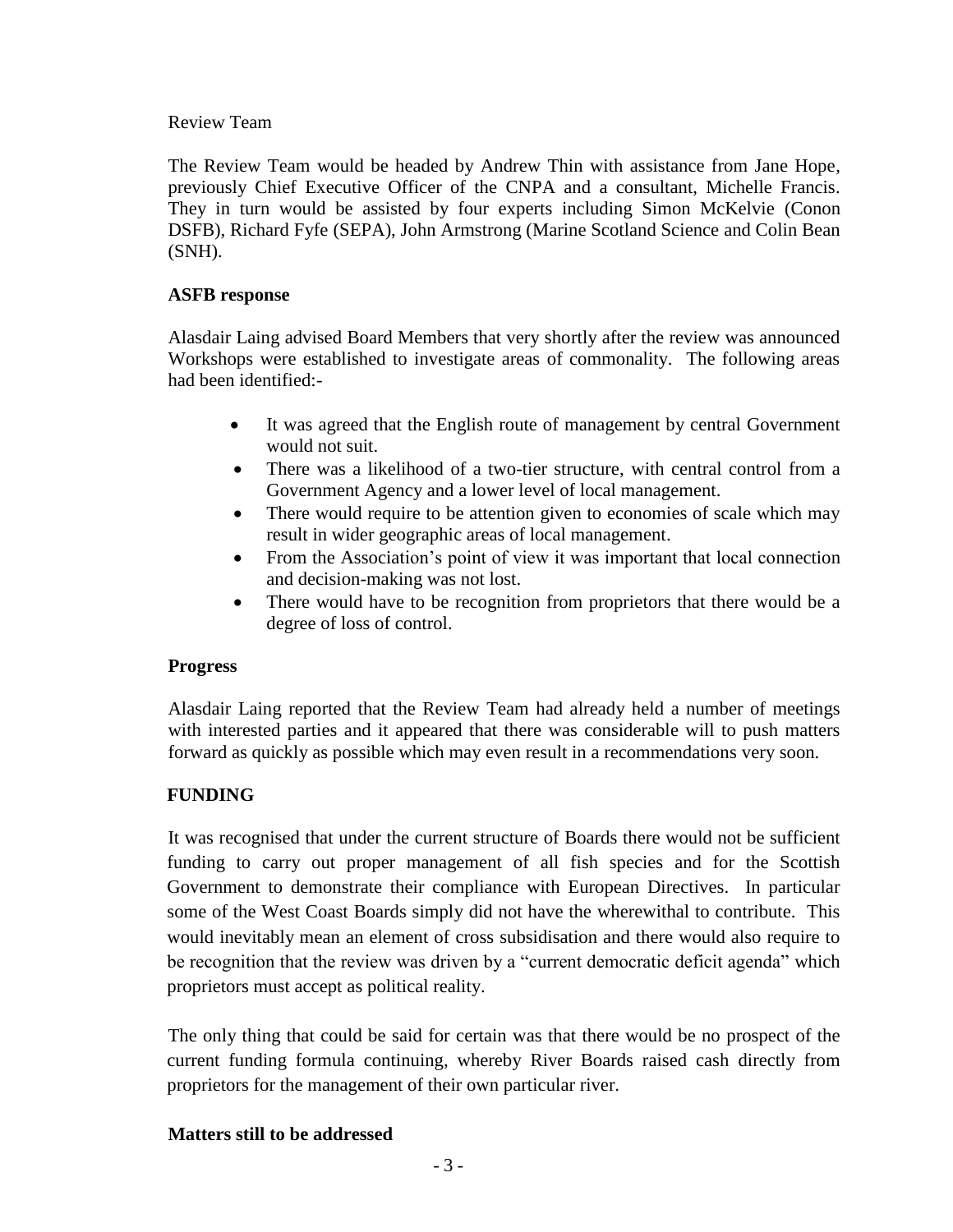There were a number of matters from the Association's point of view which were important and still to be addressed. These were:-

- The location of the Central Body.
- The size and structure of the second tier.
- The method of fund-raising, including equalisation of resources.

After the brief overview Alasdair Laing then invited questions.

- Q Sir Edward Mountain enquired regarding the funding situation. In particular, he asked what the Association's views were on the fear of proprietors that if resources were spread too thinly, no part of the system would be adequately protected. Secondly he asked regarding the Tweed position and whether was an intension to follow that model.
- A In response Alasdair Laing indicated that it would be down to the ASFB to ensure that Andrew Thin recognised the difference between national and local requirements and it may result in a set proportion of funds being allocated to each. The ASFB were aware that this was vitally important. So far as the Tweed was concerned, the main difference was this formed the border between Scotland and England and was therefore in a different case. It was possible, though, that some elements of the Tweed Foundation model would be adopted. He also indicated that the land reform review group report was due to be published very shortly and could indeed recommend abolition of Fisheries Boards, so the whole picture was moving very fast indeed.
- Q Peter Graham enquired regarding funding and reiterated that there needed to be recognition of the minimal level of support required by local rivers in order to allow sufficient ability to function.
- A Alasdair Laing confirmed that there were indeed certain implications for owners as well as Managers of Rivers. Owners and Managers may have different interests.

 Alan Williams made the point that the ASFB should be clear that there should be no taxation without suitable benefit in return and that they needed to "box clever" to ensure that the funds raised from proprietors were directed towards their interest as far as possible.

Q&A James Carr made the point that rod licences had been demonstrated to be a mess of conflicting legislation in England and would not be a progressive way forward.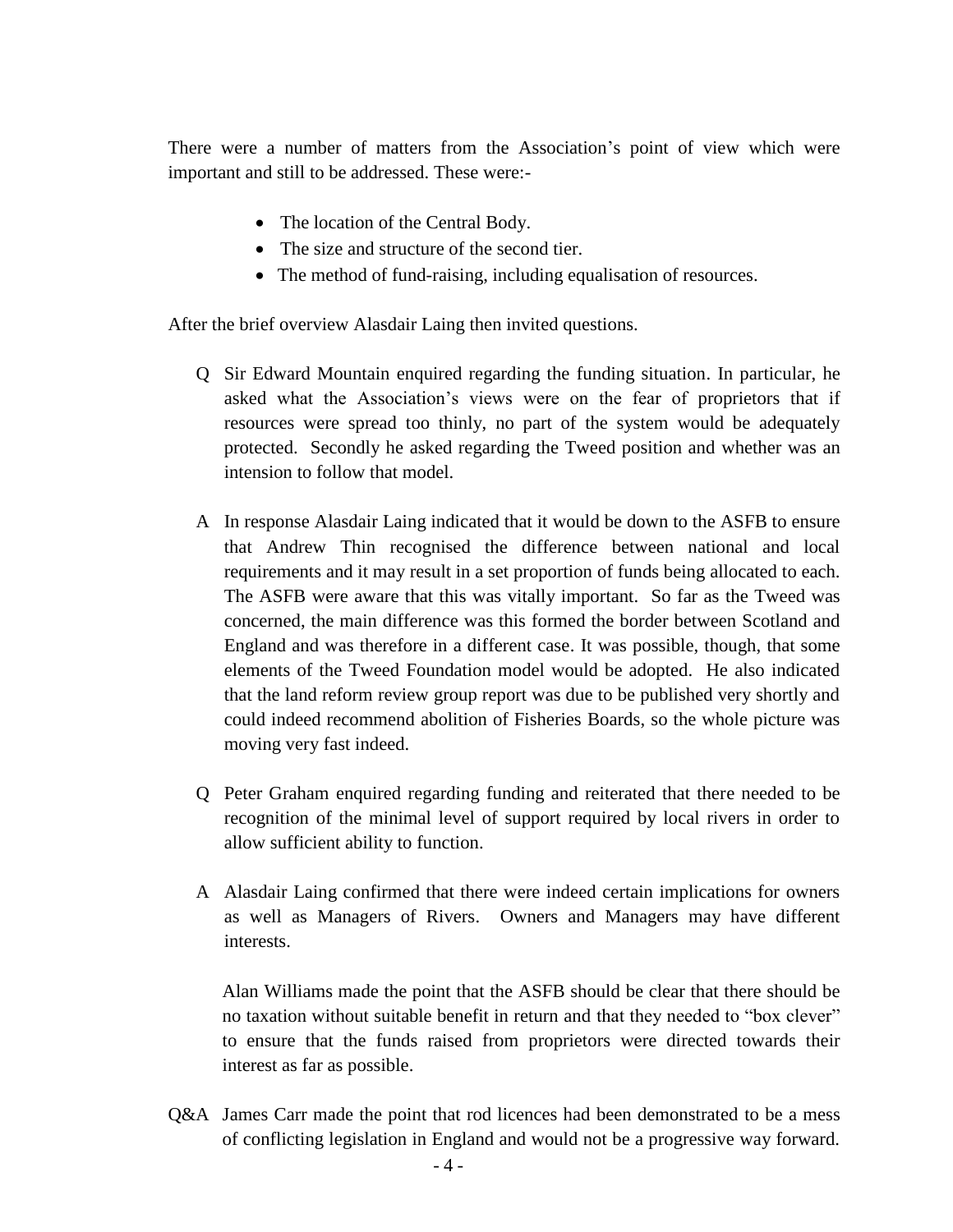He also asked about the role of the central body in enhancing fish stocks. Alasdair Laing accepted that the ASFB would need to work carefully on the information to feedback through the Commissioner.

Sir Edward Mountain recommended the need to watch the aquaculture issue and also commercial netting interests, so that a suitable contribution is secured from them towards the management in the future.

On enquiry from Toby Metcalfe, Alasdair Laing confirmed there was not final clarity on the two tier structure as yet, but it was vital that this was set out clearly before consultation. Alasdair Laing also advised Board Members that there was a possibility of a slot in the Parliamentary legislative timetable to progress with Land Reform Legislation before the 2016 Scottish Elections and the Wild Fisheries review may be carried along with this. The current system of River Boards could therefore come to an end sooner than expected.

- Q Angus Gordon Lennox enquired as to the situation in the marine environment and whether this was taken into account.
- A Alasdair Laing indicated that this was not part of the remit of the Wild Fisheries Review which was concentrating on inland waters only.
- Q & A In response to enquiry from Toby Metcalfe, Alasdair Laing confirmed that the ASFB would certainly seek to be involved in the consultation of the establishment of the lower tier of management structure. However, if the Boards were abolished, then the role of the ASFB would also disappear.

#### **Summary**

Alan Williams enquired regarding the remaining assets and liabilities of Boards if they were abolished. Alasdair Laing noted the point but indicated that this was not an aspect that had yet been looked at, but would require further detailed advice.

Alan Williams then thanked Alasdair Laing for his very informative talk. It was noted that it would be very important for the Association to continue to be involved in the open committee forum and to maintain a clear explanation of action by those Boards who have clearly demonstrated good science and good management over many years.

#### **5. DIRECTOR'S REPORT**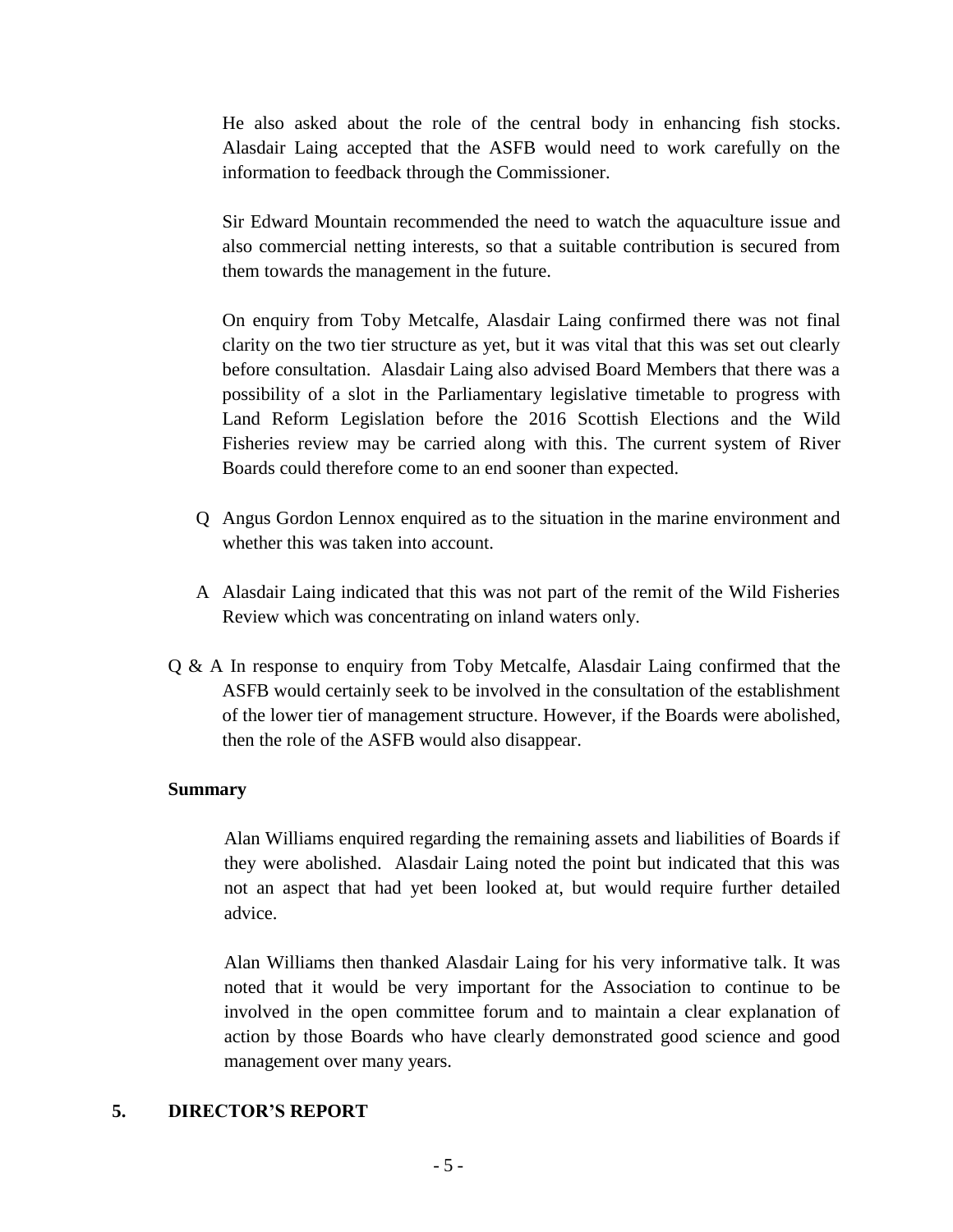The Director's Report was annexed to the Minute and the following additional issues arose using the numbering in the Director's Report:-

- 5.1.3 Peter Graham noted the attitude of Scottish Water towards the Scottish and Southern Energy position which appeared to be moving in a more favourable direction. This would be debated further in the closed session.
- 5.1 Angus Gordon Lennox enquired whether the acoustic deterrents referred to had any proof of effectiveness and enquired whether they affected other marine life. The Director replied that they appeared to be effective, but it was necessary that trials continue. This was supported by Brian Shaw.

Questions were then invited on the Director's Report and the following was noted:-

- 1. Grahame Newman reported that SEPA were now working closely with the Wildlife Protection Officers of the Police and this was working well.
- 2. In response to enquiry by Brain Shaw on whether isotope analysis of Sawbill's feathers was effective, Roger Knight advised that according to SNH it was effective in determining whether birds had been feeding in the marine or riverine environments and that this had been confirmed by a Professor from Glasgow University.

## **6. SPEY FOUNDATION REPORT**

## 6.1 **Biological Report**

It was reported that there needed to be closer liaison between the principal water abstractors and Alistair Steven (SSE) was to set up a meeting with Rio Tinto.

## 6.2 **Redd Counts**

It had been determined that these had proved not to be particularly useful and may be discontinued.

# 6.3 **Action Plan**

Following various consultations an Action Plan had been produced to demonstrate precisely what the Foundation were planning to achieve going forwards.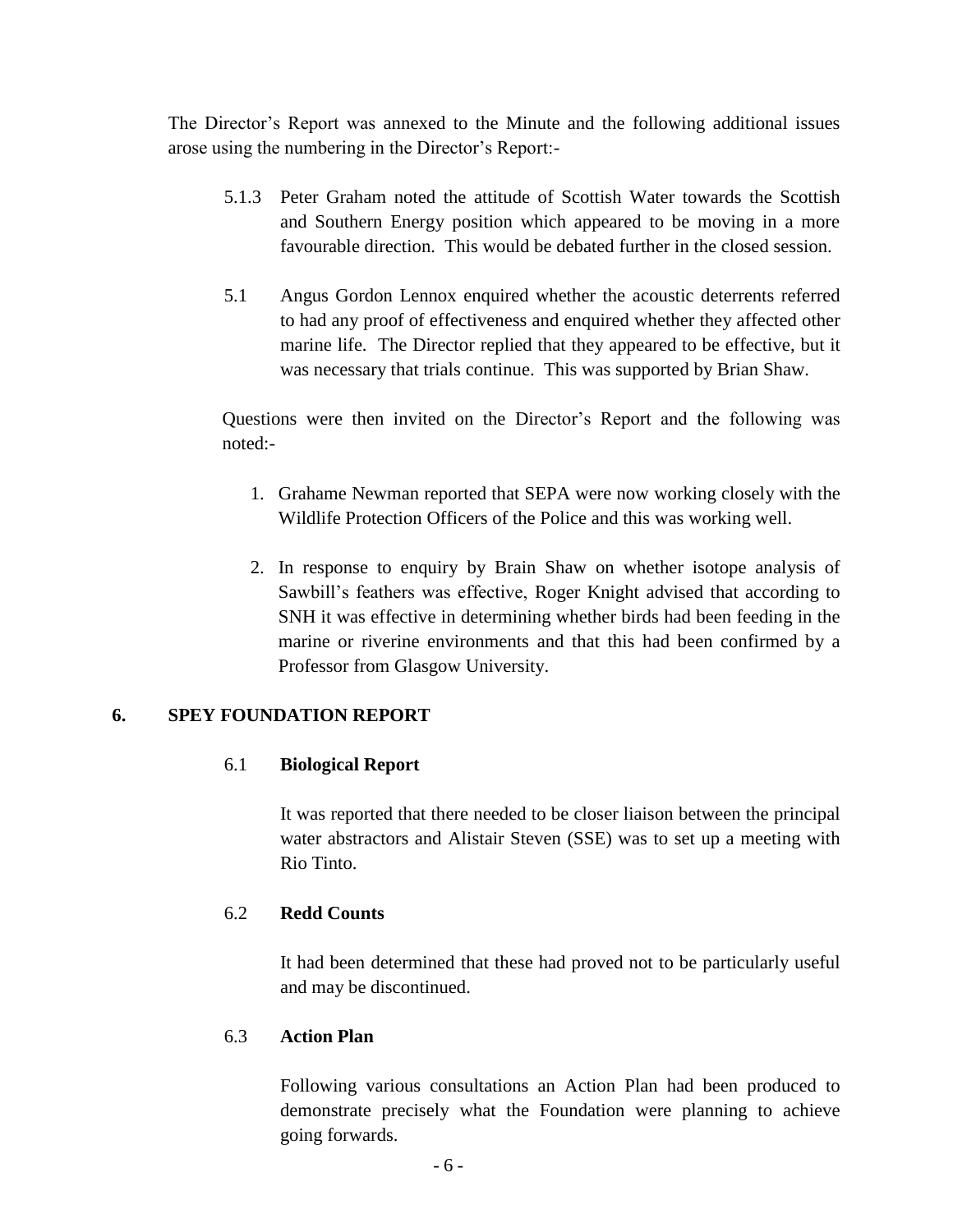#### 6.4 **Constitution of the Spey Foundation**

It was noted that this may require a substantial review and James Carr and Roger Knight would assist Edward Mountain in progressing this.

#### 6.5 **Finance**

It was noted that the figures appeared to be broadly on budget with receipt of additional income during the year. A discussion then followed on whether the Board had considered any contingent liability to the Foundation in the event the Foundation were not in a position to meet their liabilities. Considerable debate followed and the principal issue was that within the Action Plan there appeared to be a commitment to undertake certain projects which could result in a deficit for the Foundation if the funding for those projects was not realised. After discussion, it was suggested that a new paragraph be added to the Action Plan to make it absolutely clear that the Plan was what the Foundation hoped to achieve over the next five years, but that it was an aspirational plan and implementation would be subject to appropriate funding being secured. In this way the Foundation would be in a position to demonstrate that they would not undertake any financial commitment without being in a position to secure funding initially. The proposed adjustment satisfied Board Members.

# **7. PUBLICITY**

## **Public Meetings**

7.1 Sir Edward Mountain reported that the Public Meetings were to be held in London and on the Spey but would like a commitment for those meetings to definitely take place. All Board Members supported this aim.

## 7.2 **Open Day 2015**

Sir Edward Mountain reported a very successful opening day in the current year, the success of which he would like to repeat in 2015. He noted that briefing for the invited guest had been a very important part of that success.

7.3 As far as the website was concerned, he would like to encourage more use from proprietors, owners and anglers. It was very useful and informative and those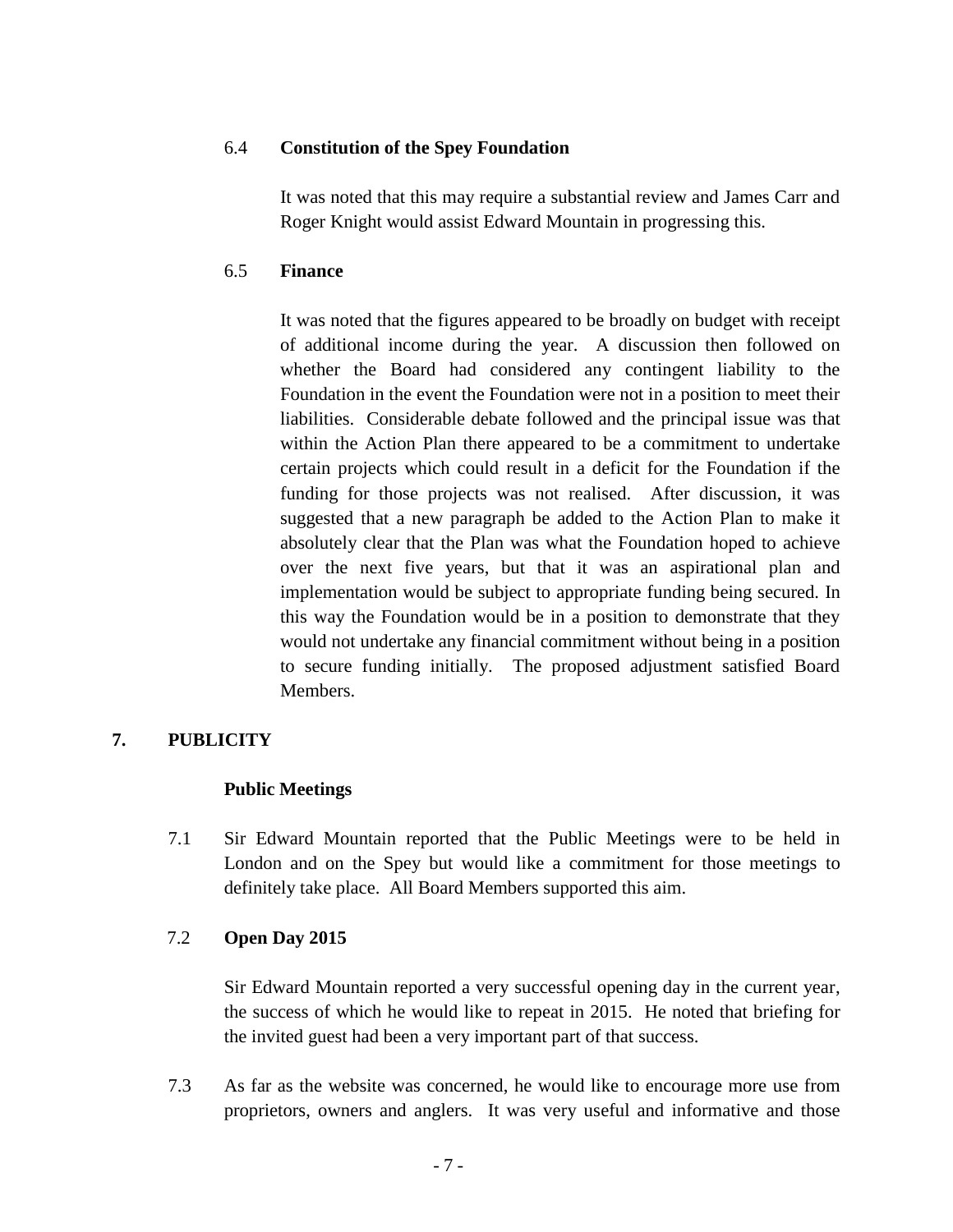Proprietors who had their own website should consider linking their own websites to the Board's.

## **8. ELECTION OF CHAIRMAN**

A number of initial points were considered by the Board prior to the commencement of the process for the election of the new Chairman and these were as follows:-

# 8.1 Ballot procedure.

The Clerk reported that he had circulated a Minute outlining the procedure for Election to proceed by ballot and asked whether all Board Members supported this procedure. This was agreed.

## 8.2 Conduct of Election

It was suggested that the Clerk would assume responsibility for the election process and the relevant part of the meeting would be minuted by the Director. This was agreed.

8.3 Candidates voting for themselves.

The Clerk reported that whilst there was in fact no prohibition against Candidates voting for themselves in the election process, the Clerk felt that this would still appear to run contrary to the fairness and transparency that the Board sought to demonstrate. Board Members agreed that Candidates would not therefore vote for themselves.

8.4 Election in open session.

It was agreed that the Election would continue as part of the open session of the meeting.

## 8.5 Scrutineers

It was proposed and agreed by the Board Members present that Mel MacDonald and Grant Mortimer, as the Co-Optees to the Board, would act as scrutineers to the vote which would be conducted by the Clerk.

8.6 Timings of Appointment